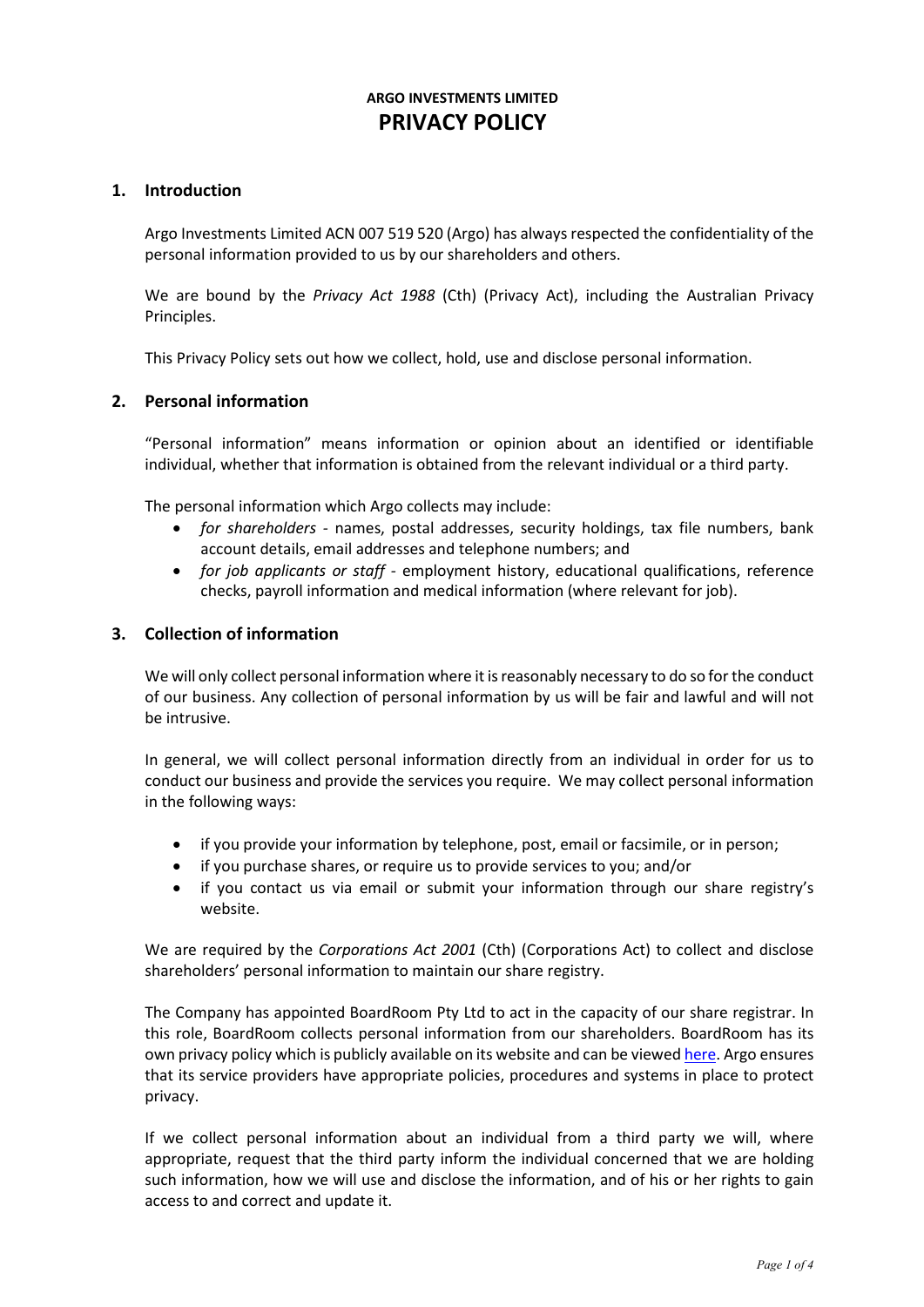We will take reasonable steps to make sure that the personal information which we collect, use or disclose is accurate, complete and up to date.

Note for website users – we collect information from our website using Google Analytics<sup>[1](#page-1-0)</sup> which is a free service provided by Google for the purposes of providing statistical information such as IP address<sup>[2](#page-1-1)</sup> and its geographic location, pages visited and information downloaded. You cannot be personally identified from this information and it is used only to provide an effective service on our website. Website visitors can opt out of Google Analytics by utilising the opt-out service provided by Google.[3](#page-1-2)

# **4. The purposes for which we collect, hold, use and disclose personal information**

In general, we will not use or disclose personal information other than for the purposes for which it is collected, for a purpose which the individual concerned would reasonably expect and which is related to the primary purpose, for a purpose authorised by law, or for some other purpose disclosed to or authorised by the relevant individual.

The primary purpose for which personal information is collected from our shareholders is to enable their holdings to be maintained and administered efficiently. By providing us with your personal information, you consent to us collecting, holding, using and disclosing your personal information in connection with one or more of the following:

- maintenance of Argo's share register as required by the Corporations Act;
- distribution of financial results, annual reports, notices of general meetings and other corporate communications to shareholders;
- distribution of dividend payments to shareholders;
- distribution of offers to purchase new Argo shares;
- compliance with legal and regulatory requirements;
- obtaining and responding to shareholder queries:
- communication and distribution of marketing and promotional material to our shareholders; and
- other purposes required or authorised by law.

BoardRoom may disclose personal information to third party contractors which provide administrative or other services on their behalf, as well as those who provide financial services, including facilities for directly crediting dividends.

There may be circumstances in which we are authorised or required by law to use or disclose your personal information. For instance:

- under the Corporations Act, we must allow any person to inspect our share registry on request; and
- we must also from time to time disclose certain personal information to other persons, such as regulatory bodies (including the Australian Securities and Investments Commission and the Australian Taxation Office) and authorised share brokers.

Where appropriate, we will instruct third parties to whom an individual's personal information is disclosed to use that information only for the purposes for which it is disclosed.

<span id="page-1-0"></span> $1$  Google Analytics is implemented through a cookie which is placed on the visitor's device coupled with code in the webpage which collects visitor's data and relays it to Google's servers for processing

<span id="page-1-1"></span> $2$  An internet protocol address is a string of numbers which identifies a specific piece of equipment on the internet and is generally assigned by an internet service provider

<span id="page-1-2"></span><sup>3</sup> Google Analytics opt-out: https://tools.google.com/dlpage/gaoptout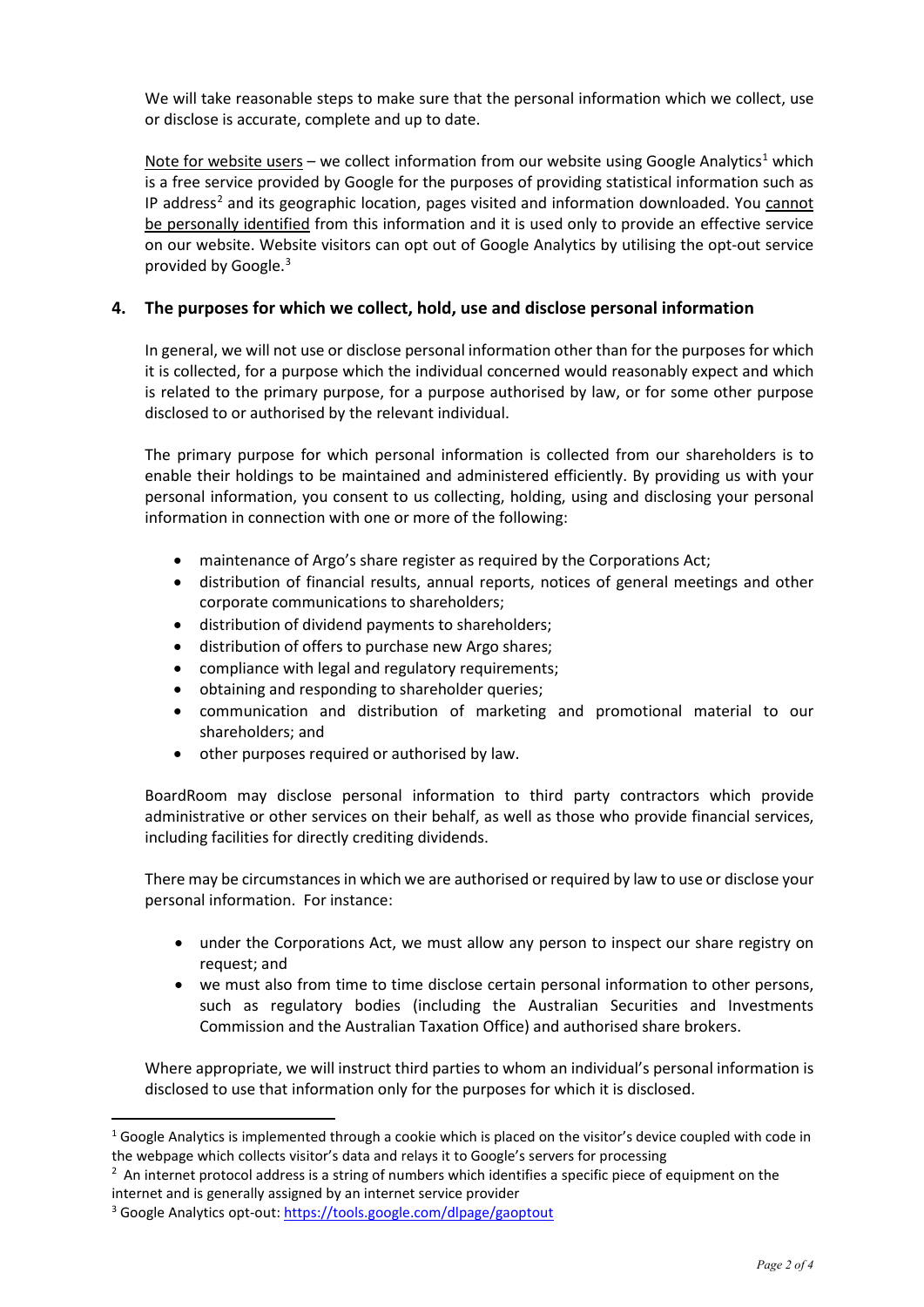We may disclose personal information to avoid, lessen or prevent a serious emergency or crime.

We may use personal information for certain marketing purposes. You may opt out of receiving marketing and promotional material from us at any time by clicking 'unsubscribe' on an email or by contacting our Privacy Officer.

#### **5. How we hold personal information**

We will hold personal information as either physical records, electronic records on our servers, BoardRoom servers and, in some instances, records on other third party servers.

We will take reasonable steps to protect the personal information we hold from misuse, interference and loss and also from unauthorised access, modification or disclosure.

We will review, on a regular and ongoing basis, our information security practices in order to ensure that our ongoing obligations and responsibilities are observed and maintained. We have procedures in place to destroy or de-identify personal information once it is no longer needed for a valid purpose or required to be kept by law.

#### **6. Access and correction**

You have a right to request access to your personal information and to request its correction if it is out of date or incorrect.

You may request access or correction at any time by sending a written request to BoardRoom or our Privacy Officer. We will respond to all requests for access to or correction of personal information within a reasonable time.

We will provide access to your personal information except in special circumstances referred to in the Privacy Act, including where disclosure would have an unreasonable impact on the privacy of another individual, the information would reveal a commercially sensitive decision-making process, or we are prevented by law from making disclosure. If we are unable to provide you with access to your information, or make the amendments which you have requested, we will provide you with reasons for this decision.

Depending on the nature of the request for information, we may require the completion of a personal information request form (including verification of your identity), and we may charge a fee for our service, but we would advise the amount of the fee when responding to the request. We will not charge you to correct your personal information that we hold in our records.

## **7. Cross-border disclosures of information**

As at the date of this Privacy Policy, we are not likely to disclose personal information to overseas recipients. If we need to disclose personal information about an individual to a recipient outside Australia, we will do so in compliance with the requirements of the Privacy Act. In general, we will seek the individual's consent to the disclosure of the information if we believe that the overseas recipient is not subject to, or has not agreed to comply with, privacy obligations equivalent to those which apply to us.

We will, where practicable, advise you of the countries in which any overseas recipients are likely to be located.

BoardRoom, in the capacity of our share registrar, may disclose personal information to third party contractors located overseas, who have been engaged to provide services to or perform